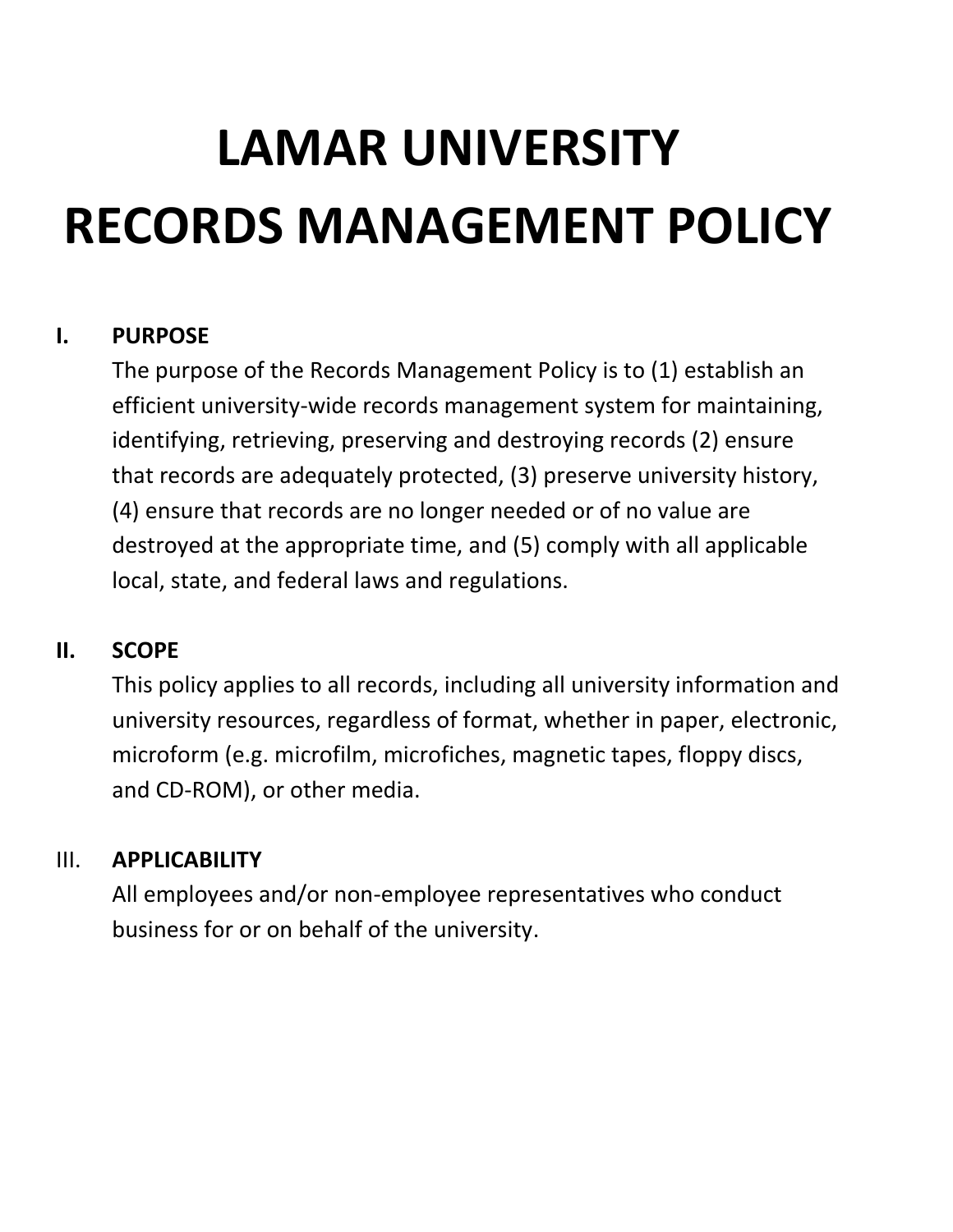## **Protection and Security of Confidential Information**

Departments must implement practices that protect confidential information contained in university records in accordance with relevant laws and university policies. Such protections must be applied in maintaining active records, the storage of inactive and archival records, and the destruction of expired records.

## **Responding to Records Requests**

Departments must implement practices that allow for efficient compliance and response to any litigation hold notice, internal or external investigation, court order, or other requests for university records in a timely fashion.

# **Physical Storage Facilities Practices**

A department's storage facility practices must ensure the preservation of all university records in their original condition while also insuring efficient retrieval of such records. Departments should secure any physical on-campus storage facility to avoid unauthorized access. In addition, such facility and set up should protect such records from possible physical damage such as: pest infestation, fire, water damage, and damage from magnets (e.g. digital data on magnetic storage media).

# **Retention Practices**

 University records must be retained in hardcopy form unless it is converted to electronic format (e.g. Xtender, etc.).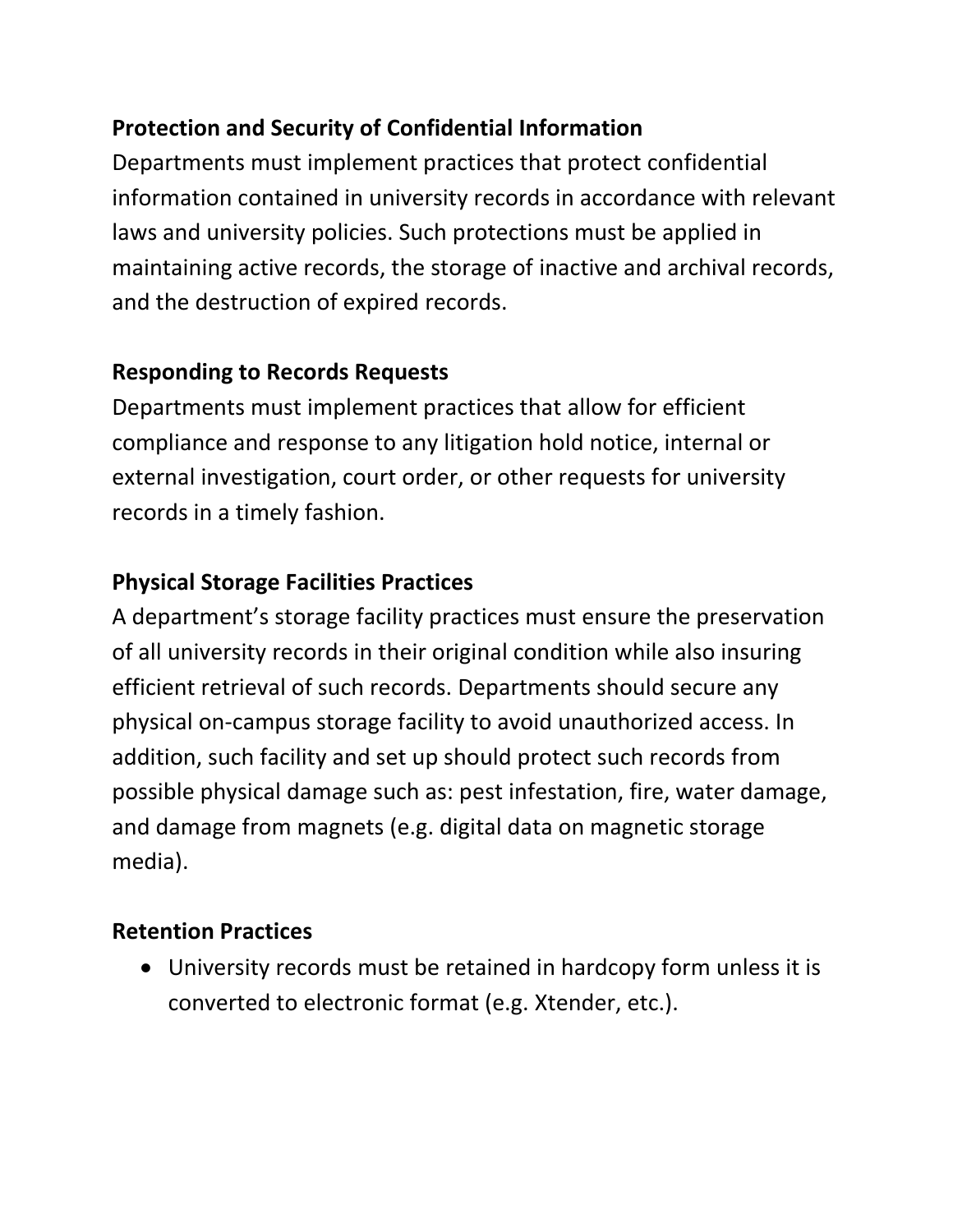- Electronic records, such as e-mails, pdfs, and other electronic documents that are not retained in a university centrally managed system should be printed in a hard copy form in a manner that preserves their original content and form.
- Electronic records stored within a university centrally managed system must comply with the requirements under above and other applicable university policies.

## **Destruction**

If anyone on campus has a record they believe has historical value, please contact the university archivist. If the archivist agrees, it should be transferred to University Archives. Otherwise, all records should be destroyed after their retention period has expired.

## **Hardcopy Destruction**

Expired records in hardcopy form that do not contain confidential information should be recycled. Expired records in hardcopy form that do contain confidential information should be shredded in a manner that makes them unreadable and that would prevent them from being reconstructed. Security of the expired records should be maintained until proper destruction is actually performed.

# **Electronic Records**

Devices of other media that store electronic records (e.g. jump drives, CDs,) should be destroyed in a manner consistent with media sanitization methods which include disintegration, incineration, pulverization or melting. The type of sanitization required will depend on the device as well as the nature of the information contained in the